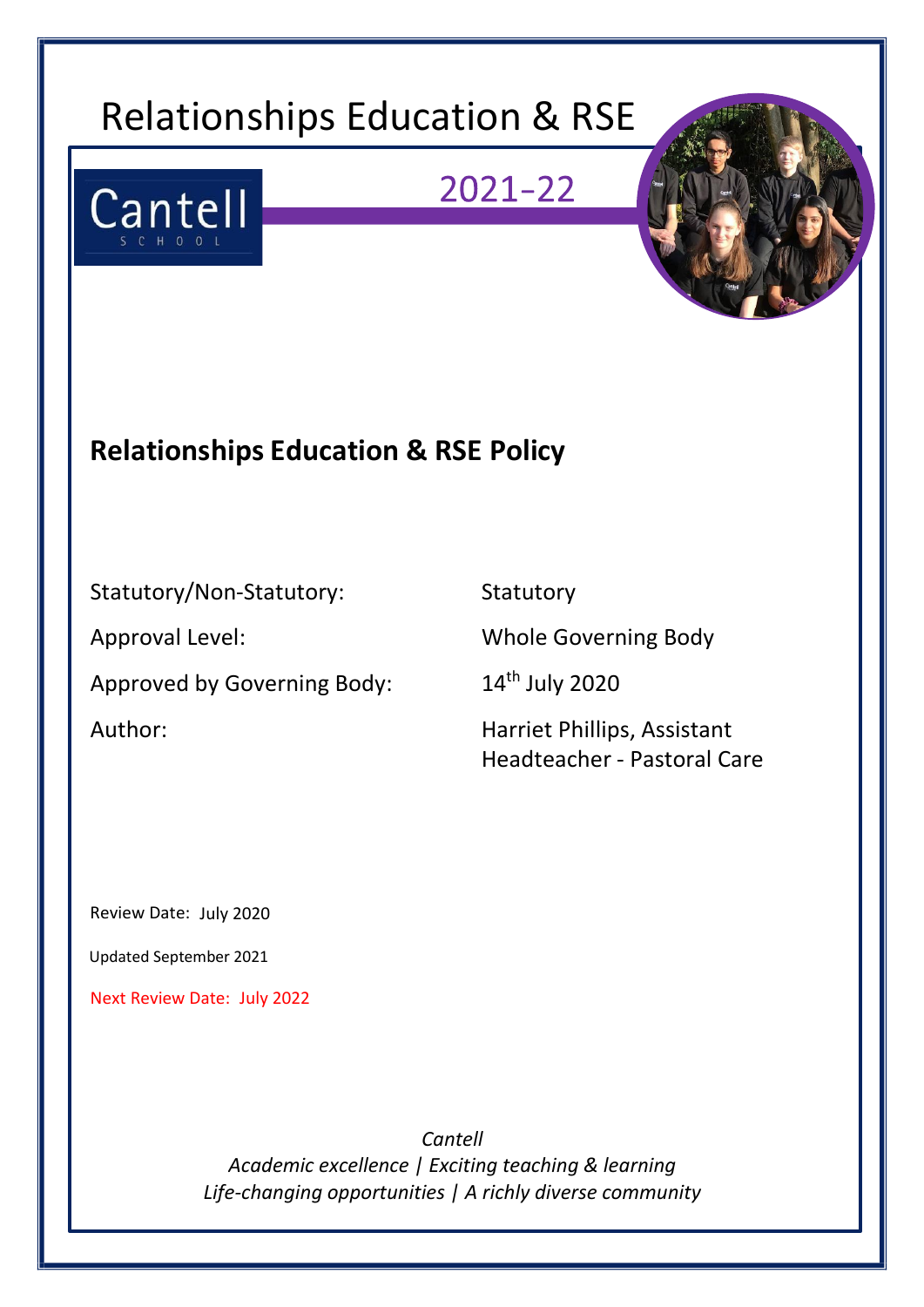This document sets out the Relationships Education and RSE Policy for the school. Parents are consulted in respect of Relationships Education and RSE policy development and students on curriculum content.

#### **What is Relationship Education and RSE?**

"It is lifelong learning about physical, moral and emotional development. It is about understanding the importance of marriage for family life, stable and loving relationships, respect, love and care.

It is also about the teaching of sex, sexuality and sexual health.

It is not about the promotion of sexual orientation or sexual activity  $-$  this would be inappropriate teaching." [Sex and Relationships Education Guidance ref DCFS 0116/2000]

#### **Links to Other Policies and Documentation**

| <b>Child Protection</b> | <b>Equal Opportunities</b> |
|-------------------------|----------------------------|
| Confidentiality         | <b>Health and Safety</b>   |
| Relationships           |                            |
| The Policy references:  |                            |

DCSF Guidance for Schools [2020] OfSTED 'Sex and Relationships' [2020]

#### **Aims and Objectives**

Relationships Education and RSE within our school aims to provide opportunities for pupils to develop the skills, knowledge and understanding they need to lead confident, healthy, independent lives and become active and informed citizens. In addition, we aim to support young people through their physical, emotional and moral development. Information will be delivered in an accepting and honest way, which enables young people to contribute, and as deemed age-appropriate. Parents and carers will be fully informed of policy and practice.

#### **Relationships Education and RSE will focus on:**

#### **Attitudes and Values**

- Learning about the values of family life and stable relationships.
- Learning the value of respect, love and care.
- Exploring, considering and understanding moral dilemmas.
- Developing critical thinking as part of decision making.

#### **Personal and Social Skills**

- Learning to manage emotions and relationships confidently and sensitively.
- Developing self-respect and empathy for others.
- Learning to make choices based on understanding of differences and with the absence of prejudice.
- Providing opportunities for young people to develop the ability to understand the consequences of their decisions and actions, and to manage conflict.

#### **Knowledge and Understanding**

- Information about healthier, safer lifestyles
- Physical development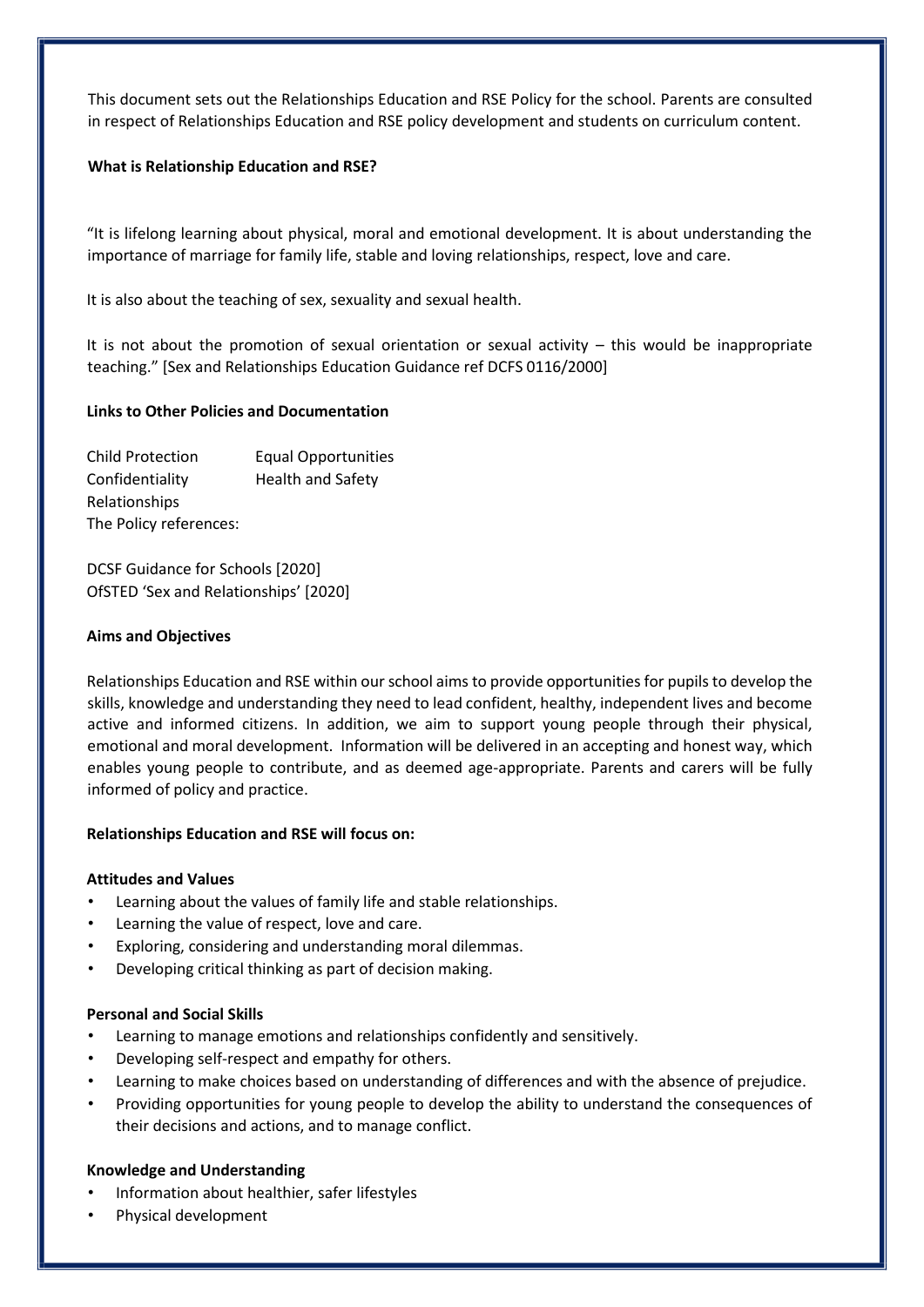• Emotions, relationships and reproduction.

#### **Curriculum Content**

The curriculum will include:

- Self esteem
- The concept of growth and change
- Respect and responsibility
- Relationships family, friends; understanding others and respecting and understanding difference
- **Feelings**
- Looking after your body
- **Contraception**
- Sexually Transmitted Infections
- Pornography
- Sexual health services

The detail of curriculum planning is available from the Faculty Leader with responsibility for CPSD. Please refer to the CPSD section of the school website for the name of the member of staff with responsibility for CPSD and for more details of curriculum content.

#### **Organisation and Delivery**

The Faculty Leader with responsibility for CPSD is responsible for coordinating the policy and curriculum content. Relationships Education and RSE will be taught to all students in Years 7-11 with provision for single-sex groups as appropriate, and will be delivered through timetabled curriculum lessons at KS3, CPSD Curriculum Days at KS4 and in various cross curricular strands with teaching personalised to ensure accessibility for all pupils including SEND and BML.

Other agencies and visiting speakers are part of the input into the programme which is coordinated by the Faculty Leader with responsibility for CPSD.

All linked agencies, as above, will be appraised of this policy and where they fit within the planned programme resources and lesson plans will be reviewed prior to teaching. There will be discussions before any input, including on confidentiality issues, and joint evaluation afterwards. No visitor will work with pupils in a classroom situation without a teacher present.

Parents have the right to withdraw their children from sex education delivered as part of RSE that falls outside of the statutory curriculum *(Education Act, 1996 and subsequent amendments) -* they cannot withdraw from human reproduction as in National Curriculum (NC) Science, for example up to and until three terms before the child turns 16, at which point the child can decide if they wish to receive sex education rather than be withdrawn**.** Any parents expressing concerns will be invited into school for discussions with the Faculty Leader responsible for CPSD and to view materials and resources. Should they still decide to exercise this right the school will make provision for the supervision of the child. The parent will be advised that they have an obligation to provide the information at home using information available from the DCSF. This information can also be accessed by parents to support with RSE conversations at home.

Teachers will answer pupil questions appropriately and using their professional judgement, in line with this policy. There is no expectation that any teacher delivering Relationships Education and RSE will automatically answer pupil questions, as this may infringe personal boundaries. However, in this instance,